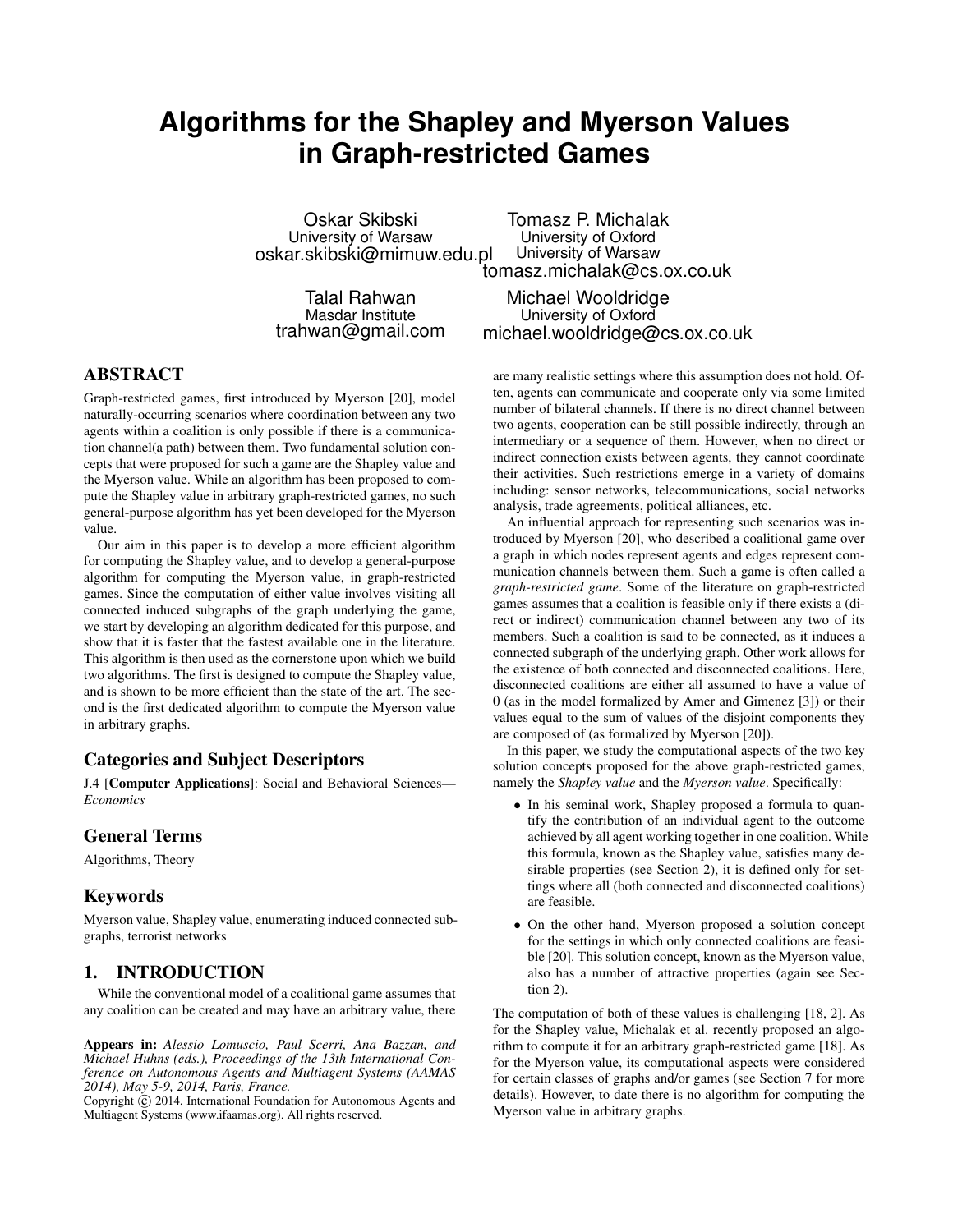Our aim in this work is to develop efficient algorithms for computing the Shapley value and the Myerson value. In particular, our contributions can be summarised as follows:

- In Section 3, we propose a new algorithm for the enumeration of all connected induced subgraphs of the graphs—one of the fundamental operations in graph theory. We show that our algorithm is faster than the state of the art, due to Moerkotte and Neumann [19]. We also show that, unlike the state of the art, our algorithm can easily be extended to capture extra information about each enumerated subgraph.
- Building upon the above enumeration algorithm, in Section 4, we propose a new algorithm to compute the Shapley value for graph-restricted games. We show that it is faster than the state of the art, due to Michalak et al. [18].
- In Section 5, we propose the first dedicated algorithm to compute the Myerson value for an arbitrary graph.
- Finally, in Section 6, we test both algorithms on an interesting application, recently proposed by [15], who used the Shapley value of graph-restricted games to measure importance of different members of a terrorist network. Our results suggest that the Myerson value-based measure is more suitable for this application.

#### 2. PRELIMINARIES

A graph  $G = (V, E)$  consists of vertices (or nodes) V and edges  $E \subseteq V \times V$ . Let  $V' \subseteq V$  be a subset of vertices and let  $E(V') \subseteq E$  denote the set of all edges between them in G. Now, the subgraph *induced* by V' is the pair  $(V', E(V'))$ . Since in this paper we do not consider non-induced subgraphs, we will often omit the word *induced* when there is no risk of confusion. A subgraph is *connected* if its edges form a path between any two of its nodes. We will denote the set of all connected induced subgraphs of G by  $C(G)$  (or simply C wherever G is clear from the context). We say that  $v \in V$  is a *cut vertex* in connected graph  $(V,E)$  if its removal splits the graph, i.e., if  $(V \setminus \{v\}, E(V \setminus \{v\}))$ is not connected. If the subgraph induced by  $V'$  is not connected, then it surely consists of several connected components, denoted  $K(V') = \{K_1, K_2, \ldots, K_m\}$ . Finally, for any vertex  $v \in V$ , we denote by  $\mathcal{N}(v)$  the set of neighbours of v.

Having discussed some fundamental notions of graph theory, let us turn now to cooperative game theory. The players in our paper are represented by nodes in graph  $G$ . In other words,  $V$  is interpreted as the set of players (or agents). Consequently, we will use the terms coalition and subgraph interchangeably. A coalition  $S$  is said to be connected if and only if the subgraph of  $G$  induced by  $S$ is connected. Otherwise, the coalition is said to be disconnected.

Let  $\nu$  denote the *characteristic function* that assigns to every coalition of agents,  $S \subseteq V$ , a real number representing its *payoff* (or *value*). Formally,  $\nu : 2^V \rightarrow \mathbb{R}$ . A cooperative game in characteristic function form is then given by a pair  $\langle V, \nu \rangle$ . Assuming that the coalition of all agents,  $V$ , forms, a solution of a coalitional game is a method of dividing  $\nu(V)$ —the payoff from cooperation—among the agents. One of the most important such solution concepts is the Shapley value [23], which is basically a weighted average marginal contribution of an agent to every coalition this agent could possibly belong to:

$$
SV_i(\nu) = \sum_{S \subseteq V, v_i \in S} \xi_S \left( \nu(S) - \nu(S \setminus \{v_i\}) \right), \tag{1}
$$

where

$$
\xi_S = \frac{(|S| - 1)!(|V| - |S|)!}{|V|!}
$$

An alternative equivalent formula for the Shapley value of agent  $v_i$ is:

$$
\phi_i = \frac{1}{|V|!} \sum_{\pi \in \Pi} \left( \nu(S_i^{\pi}) - \nu(S_i^{\pi} \setminus \{v_i\}) \right), \tag{2}
$$

where  $\Pi$  is the set of all permutations of V, and  $S_i^{\pi}$  is the coalition consisting of  $v_i$  and the agents that precede  $v_i$  in permutation  $\pi$ . As such, according to the Shapley value, the payoff of an agent,  $v_i \in V$ , equals its average marginal contribution to the agents that precede it in an arbitrary permutation. This payoff is referred to as *the Shapley value of*  $v_i$ . The importance of the Shapley value stems from the fact that it is the unique solution concept that has the following four desirable properties: (1) it is efficient (i.e., the sum of agents' shares equals  $\nu(V)$ ), (2) symmetric agents obtain symmetric payoffs, (3) agents who do not contribute to the game obtain no payoff, and (4) the division scheme is additive.

In graph-restricted games, which were first studied by Myerson [20], only connected coalitions could be assigned an arbitrary value (as the agents within are able to communicate and create value added). To formalise this class of games, let us first consider a new value function which corresponds to  $\nu$  but is only defined over connected coalitions:

$$
\nu_G : C(G) \to \mathbb{R}
$$
 and  $\forall_{S \in C(G)} \nu_G(S) = \nu(S)$ 

This definition can be extended to incorporate disconnected coalitions; this has been done in two ways:

• Myerson argued that it is natural to consider a disconnected coalition as a set of disjoint, connected components. Each such component S' is, by definition, a coalition in  $\mathcal{C}(G)$  whose members are able to attain a payoff of  $\nu_G(S') = \nu(S')$ . This leads to the following characteristic function, defined over both connected and disconnected coalitions [20]:

$$
\nu_G^{\mathcal{M}}(S) = \begin{cases} \nu(S) & \text{if } S \in \mathcal{C}(G) \\ \sum_{K_i \in K(S)} \nu(K_i) & \text{otherwise,} \end{cases}
$$
 (3)

where  $M$  stands for Myerson. In other words, the payoff available to a disconnected coalition is the sum of payoffs of its connected components.

• More recently, Amer and Gimenez [3] formalised an alternative approach to evaluate disconnected coalitions, where they assumed that all such coalitions have a value of 0. Under this assumption, they defined the following characteristic function of a simple game: $<sup>1</sup>$ </sup>

$$
\nu_G^{\mathcal{A}}(S) = \begin{cases} 1 & \text{if } S \in \mathcal{C}(G) \\ 0 & \text{otherwise,} \end{cases}
$$
 (4)

where  $A$  stands for Amer and Gimenez. The game with the above function will be called a 0*-*1*-connectivity game*. This function was later on extended by Lindelauf et al. [15] to:

$$
\nu_G^f(S) = \begin{cases} f(S, G) & \text{if } S \in \mathcal{C}(G) \\ 0 & \text{otherwise,} \end{cases}
$$
 (5)

where  $f$  is an arbitrary function.

Since  $\nu_G^{\mathcal{M}}$  and  $\nu_G^{\mathcal{A}}$  are defined over all  $2^{|V|}$  coalitions, the Shapley value can be applied as a solution concept to both of these functions. However, this is not the case with  $\nu$ <sub>G</sub>. Now, a celebrated result of Myerson [20] is the solution concept he proposed for  $\nu_G$ . In particular, Myerson showed that by allocating to agent  $v_i \in V$  the payoff  $MV_i(\nu_G)$ , which is defined as follows:

$$
MV_i(\nu_G) = SV_i(\nu_G^{\mathcal{M}}),\tag{6}
$$

<sup>&</sup>lt;sup>1</sup>Simple coalitional games are a popular class of games, where every coalition has a value of either 1 or 0.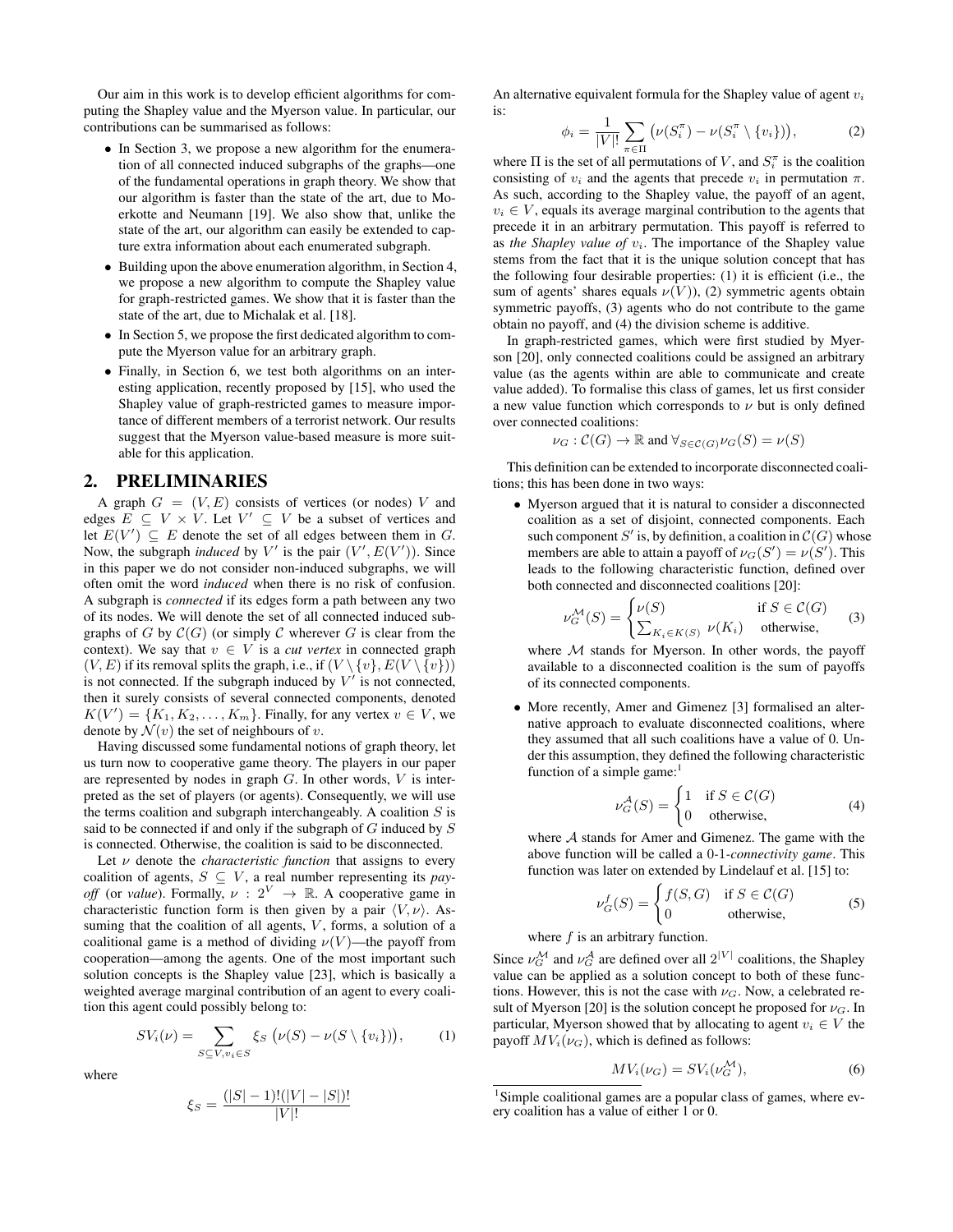we obtain the unique payoff division scheme that is efficient and rewards any two connected agents equally from the bilateral connection between them. This payoff division scheme is known as the *Myerson value*.

## 3. DFS ENUMERATION OF INDUCED CON-NECTED SUBGRAPHS

In this section, we present our algorithm for enumerating all induced connected subgraphs, and then benchmark its performance against the state of the art. As mentioned earlier in the introduction, this enumeration algorithm will be used in subsequent sections as the cornerstone upon which we build our algorithms for computing the Shapley value for connectivity games and the Myerson value for arbitrary graph-restricted games.

Broadly speaking, our enumeration algorithm traverses the graph in a depth-first manner, and uses a *divide-and-conquer* technique. We start with a single node and try to expand it to a bigger connected subgraph. Whenever a new node is analyzed, we explore all its edges one by one, and when we find a new—not yet discovered node, we split the calculations into two parts: in the first one, we add a new node to our subgraph; in the second one, we mark this node as forbidden and never enter it again. Thus, the first part enumerates subgraphs with, and the second one without, the new node.

The pseudocode is presented in Algorithm 1. First, let us describe the recursive function  $DFSE numberateRec$ . Whenever this function is called, nodes in the graph can be divided into three groups: S—elements of the subgraph; X—forbidden nodes (that we cannot include in the subgraph); and others—not yet discovered nodes. Moreover, nodes in S are either *partially-processed* or *fully-processed*. A node is fully-processed when all its edges have been explored. What is crucial, as in the classic DFS algorithm, is that *all partially-processed nodes form a path to the root of the subgraph tree* (parameter path), i.e., we do not process another edge until the node from the previous one is fully-processed. The last parameter of  $DFSEnumerateRec$  is  $startIt$ , which—to avoid redundancy—indicates how many edges of the last node on path have already been processed. This parameter is set to 1 as we enter a new node (lines 4 and 10) and can be deduced from the neighbour list whenever we backtrack from another node (line  $14$ ).<sup>2</sup>

Now, the goal of the function is to find all connected subgraphs that contain subgraph  $S$  and contain no forbidden nodes  $X$ . To this end, we start processing from the last node on the path (line 6), denoted  $v$ , and explore sequentially all its edges (lines 7-11). Whenever we find a new node  $u$  (that is neither forbidden nor included in  $S$ ) we first enumerate all subgraphs with  $u$ : here, we call  $DFSE numeratorRec$  with u added at the end of the path of partially-processed nodes (line 10). Then, to enumerate all subgraphs without  $u$ , we add it to the set of forbidden nodes (line 11) and proceed with a new edge. Finally, when all edges have already been explored, we remove  $v$  from the path and backtrack to the previous node (lines 12-15). When we have finished processing the last node on the path (root), the set  $S$  constitutes a final connected subgraph (line 16).

In the main function  $DFSE$ *numerate* (lines 1-4), the *i*-th step of the loop enumerates all subgraphs in which the node with the smallest index is  $v_i$  (line 4). To this end, we simply mark previous nodes as forbidden and call the function DF SEnumerateRec with the node  $v_i$  as the initial subgraph.

#### Algorithm 1: DFS Enumeration of Induced Connected Subgraphs

|    | <b>Input:</b> Graph $G=(V, E)$                                        |
|----|-----------------------------------------------------------------------|
|    | <b>Output:</b> List of all induced connected subgraphs of $G$         |
| 1  | DFSEnumerate begin                                                    |
| 2  | sort nodes and list of neighbours by degree desc.;                    |
| 3  | for $i \leftarrow 1$ to  V  do                                        |
| 4  | $DFSE numeratorRec(G, (v_i), \{v_i\}, \{v_1, \ldots, v_{i-1}\}, 1);$  |
| 5  | $DFSE numeratorRec(G, path, S, X, startIt)$ begin                     |
| 6  | $v \leftarrow path-last();$                                           |
| 7  | for it $\leftarrow$ startIt to $ \mathcal{N}(v) $ do                  |
| 8  | $u \leftarrow \mathcal{N}(v).get(it); \text{ // } it's neighbor of v$ |
| 9  | if $u \notin S \wedge u \notin X$ then                                |
| 10 | DFSE numberateRec(G, (path, u),                                       |
|    | $\{u\}, X, 1);$                                                       |
| 11 | $X \leftarrow X \cup \{u\};$                                          |
| 12 | path. removeLast();                                                   |
| 13 | <b>if</b> $path.length() > 0$ then                                    |
| 14 | $startIt \leftarrow \mathcal{N}(path last()) . find(v) + 1;$          |
| 15 | $DFSE numeratorRec(G, path, S, X, startIt);$                          |
| 16 | else print $S$ ;                                                      |

The time complexity of our algorithm is linear in the number of connected subgraphs:  $\mathcal{O}(|\mathcal{C}||E|)$ . This follows from the fact that the number of steps performed for a given connected subgraph is  $\mathcal{O}(|E|)$ . To see how this is the case, consider a sequence of calls of  $DFSE$ numerate $Rec$  that results in printing subgraph  $S$  in line 16. We consider a subgraph to be final if  $path$  is empty; thus, all nodes from S must be fully-processed. Moreover, all other nodes are either forbidden or not-discovered; thus, they are not added to path in this sequence (the recursive call in which we consider adding a forbidden node to the subgraph is calculated in our analysis for other connected subgraph). Therefore, the lines 9-11 from the single loop are entered once for every edge adjacent to a node in S, thus no more than  $2|E|$  times. Moreover, every call of the function decreases the number of edges to discover, or decreases the number of nodes on the path; thus, other lines are called no more than  $2|E| + |S|$  times. As |S| is connected,  $|S| \leq |E| + 1$  and the number of steps is  $\mathcal{O}(|E|)$ .

The running time of the algorithm depends on the order in which we process nodes (line 3) and nodes' neighbours (line 10). The optimal order of nodes is an open problem. In our experimental analysis we found that the order descending by the degree of the node can lead to a smaller number of steps. Therefore in line 2 we sort the nodes accordingly.

#### 3.1 DFS vs. BFS enumeration of induced connected subgraphs

To date, the state-of-the-art algorithm for enumerating connected induced subgraphs was proposed by Moerkotte and Neumann [19]. As opposed to our algorithm, which traverses the graph in a depthfirst manner, their algorithm uses breadth-first search. The pseudocode is presented in Algorithm 2. Specifically, in the  $i$ -th step of the main function,  $EnumerateCsg$ , the algorithm enumerates subgraphs with  $v_i$  and without previous nodes. The recursive function  $EnumerateCsgRec$  is called with four parameters: graph  $G$ , an Old part of the subgraph, a New part of the subgraph, and the set of all nodes that we already considered, denoted  $X$  (the nodes from the subgraph and nodes we have considered but have not in-

<sup>&</sup>lt;sup>2</sup>As function  $find(v)$  in line 14 is called multiple times, the proper values can be pre-calculated in the main function  $DFSE$ numerate and stored in the associative array to facilitate constant access time.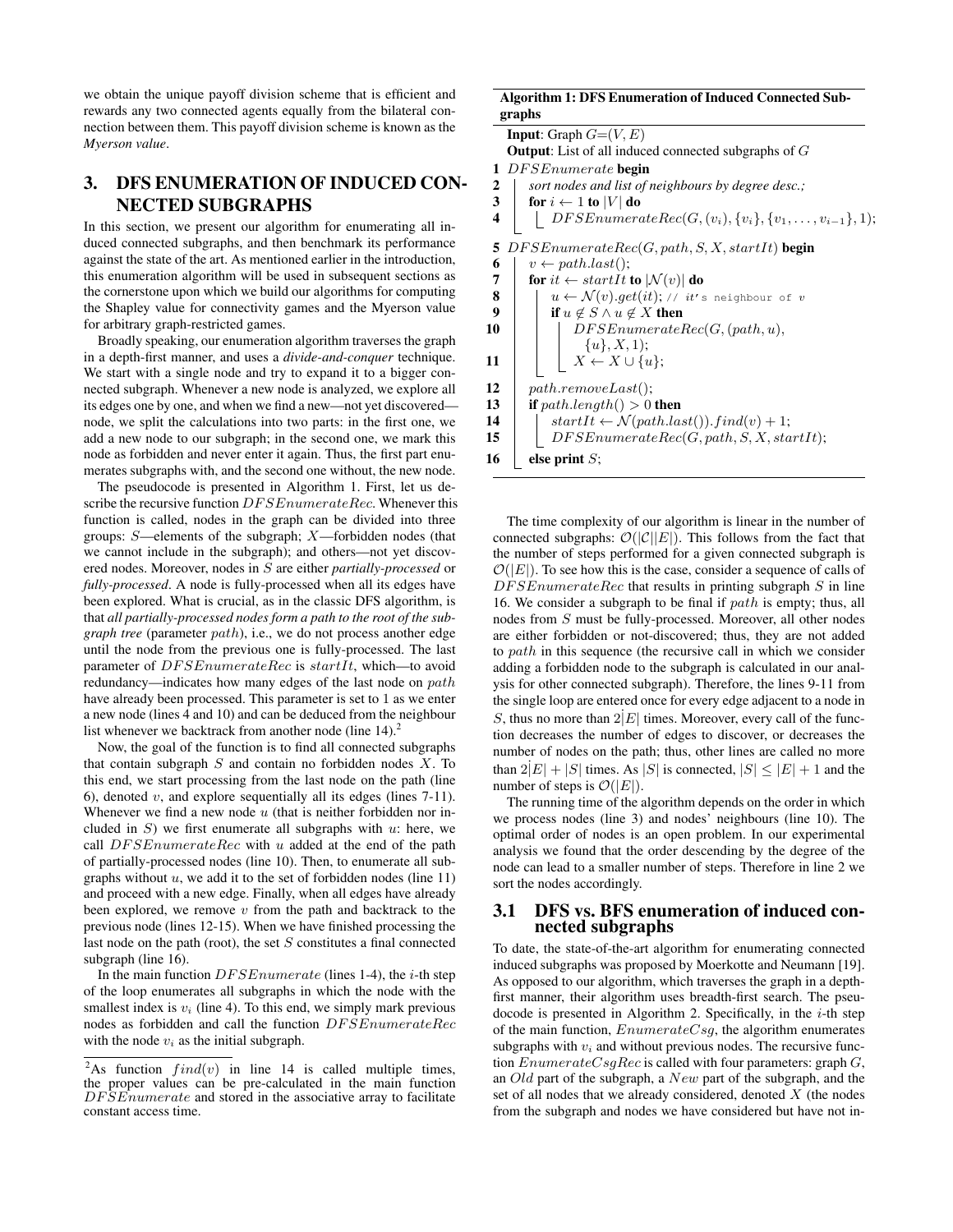## Algorithm 2: BFS Enumeration of Induced Connected Subgraphs **Input:** Graph  $G=(V, E)$ Output: List of all Induced Connected Subgraphs of G 1 EnumerateCSG begin 2 | for  $i \leftarrow 1$  to  $|V|$  do 3 | EnumerateCSGRec $(G, \emptyset, \{v_i\}, \{v_1, \ldots, v_i\});$ 4  $EnumerateCSGRec(G, Old, New, X)$  begin 5 | print $\{Old \cup New\};$ 6  $N \leftarrow \emptyset$ ; // not yet discovered neighbours of New 7<br>7 **foreach**  $v \in New$  **do** 7 foreach  $v \in New$  do<br>8 foreach  $u \in \mathcal{N}(v)$ 8 foreach  $u \in \mathcal{N}(v)$  do<br>9 foreach  $u \in \mathcal{N}(v)$  do if  $u \notin X \cup \overline{N}$  then  $N \leftarrow N \cup \{u\};$ 10 foreach  $S \subseteq N$  do 11 | EnumerateCSGRec(G, Old ∪ New, S, X ∪ N);

cluded). Now,  $EnumerateCsgRec$  outputs the current subgraph  $(Old \cup New)$  and tries to enlarge it. In order to do that, it lists all not-yet considered neighbours (set N) and for every subset  $S \subseteq$  $N$  analyzes an adequate extension—it calls  $EnumerateCsgRec$ with the subgraph enlarged by  $S$  and set of considered nodes expanded by all neighbours  $N$ .<sup>3</sup>

Our experiments show that the new algorithm outperforms BFS enumeration two or even three times. In particular, Figure 1 depicts the running time for scale-free graphs, typically used to model contact networks. Graphs were generated using the preferential attachment generation model [1] with parameter  $k = 4$  (we obtained analogous results for different values of k). For every  $n =$  $20, \ldots, 30$ , the run time and confidence intervals are calculated based on 500 random graphs (same for both algorithms). As can be seen, as  $n$  increases, the ratio of both algorithms does not change and oscillates at around 2.4. For instance, for  $n = 30$ , our algorithm takes on average 67 seconds, while it takes 161 seconds for BFS enumeration to finish.

To support our empirical results, we provide two lemmas, which show that for cliques our algorithm performs approximately two times fewer steps (examining edges is the key component of main loops in both algorithms).

LEMMA 1.  $EnumerateCSG$  examines edges  $2^{n-1}(n^2-3n+1)$  $2) + (n - 1)$  *times for an n-clique.* 

LEMMA 2. DFSEnumeration examines edges  $2^{n-2}(n^2$  $n+4$ ) –  $(n+1)$  *times for an n-clique.* 

## 4. SHAPLEY VALUE FOR THE CONNEC-TIVITY GAMES

In this section, we present a new algorithm for calculating the Shapley value of connectivity games proposed by Amer and Gimenez [3]. As mentioned earlier in the introduction, there already exists an algorithm designed for this purpose, due to [18], and we aim to develop a more efficient algorithm.



Figure 1: Comparison between algorithms for enumerating induced connected subgraphs: our new DFS-based algorithm and the state-of-the-art, BFS-based algorithm by Moerkotte and Neumann.

As noted by Michalak et al. [18], to calculate the Shapley value it suffices to traverse only the connected coalitions, because every non-zero marginal contribution involves the addition, or removal, of a player from a connected coalition. In more detail, let S be an arbitrary connected coalition. Now, players' contributions can be divided into three groups:

- a cut vertex (i.e., a node whose removal disconnects the subgraph  $S$ ) contributes the entire value of the coalition, i.e.,  $\tilde{\nu}_G^f(S);$
- $\bullet$  any other member of  $S$  (whose removal does not disconnect S) contribute the following change in the value:  $\nu_G^f(S)$  –  $\nu_G^f(S \setminus \{v\})$  for node  $v$ ;
- finally, we have the nodes that are not members nor neighbours of  $S$ . The addition of any such node disconnects  $S$ , implying that it makes a negative contribution equal to  $-\nu_G^f(S)$ .

Note that we did not consider the contribution of neighbours of S. This is because, for every such neighbour,  $v$ , its contribution will be taken into account when dealing with  $S \cup \{v\}$  instead of S.

Based on the above observations it is crucial to not only enumerate all connected subgraphs, but also identify the cut vertices, and the neighbours, of each enumerated subgraph. As for the identification of neighbours, it can easily be done. The harder part is the to identify the cut vertices. To this end, in [18], the authors combined Moerkotte and Neumann's enumeration algorithm with the state-of-the-art algorithm for finding cut vertices, due to Hopcroft and Tarjan [13]. The way in Michalak et al. combined the two algorithms involved some additional improvements, see their paper for more details.

Against this background, we present the first dedicated algorithm that not only enumerates all connected subgraphs, but at the same time identifies cut vertices in each subgraph. To make this possible, our algorithm traverses all connected subgraphs in a depth-firstsearch (DFS) manner (as discussed in the previous section). Consequently, unlike the case with Moerkotte and Neumann's breadthfirst-search (BFS) technique, our DFS techniques ensures that the edges which are used to enlarge the subgraph always form what is known as a Tremaux tree [13]—an important structure in graph theory. More specifically, a Tremaux tree of graph  $G$  is a rooted spanning tree—a subgraph consisting of all nodes and a subset of edges, which forms a tree, with one node selected as a the root. Importantly, for any Tremaux tree,  $T$ , and any two nodes that have an edge between them in  $G$ , it is guaranteed that one of those two nodes is an ancestor of the other in  $T$ . Now, let us show how this

<sup>&</sup>lt;sup>3</sup>Our pseudocode is more detailed than the original. If we merge both parts of the subgraph  $(Old$  and  $New)$  in the declaration (and calls) of  $EnumerateCSGRec$ , then to find neighbours in lines 7 − 11 we have to consider also nodes from the old part of the subgraph. This is clearly redundant, as all their neighbours are already in the set X.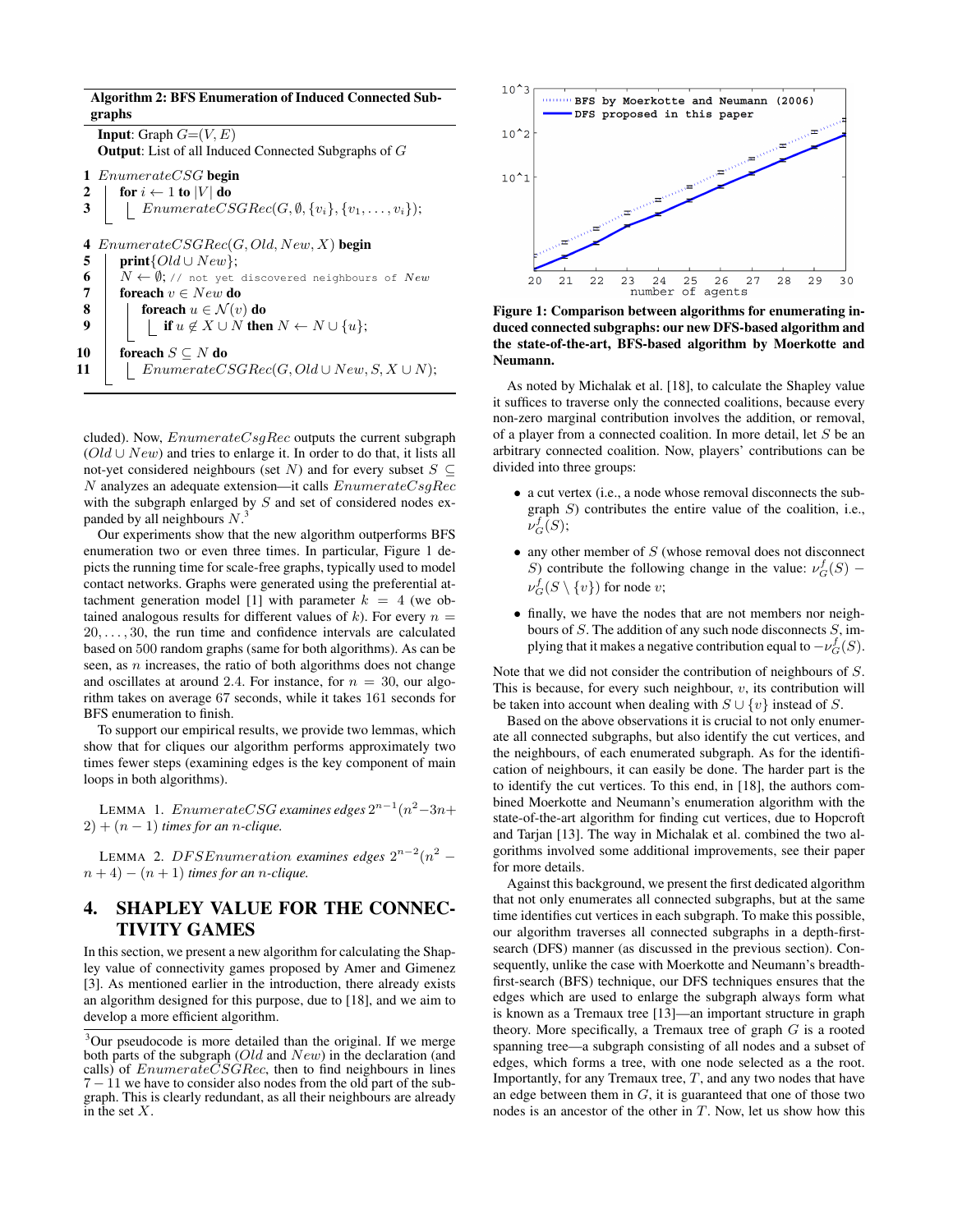Algorithm 3: DFS-based algorithm for calculating Shapley value for the connectivity games **Input:** Graph  $G=(V, E)$ , function  $\nu : \mathcal{C} \to \mathbb{R}$ **Output:** Shapley value for game  $\nu_G^{\mathcal{A}}$ 1  $DFSConnSV(G)$  begin 2 *sort nodes and list of neighbours by degree desc.;* 3  $\parallel$  for  $i \leftarrow 1$  to  $|V|$  do  $SV_i(\nu_G^{\mathcal{A}}) = 0;$ 4  $\int$  for  $i \leftarrow 1$  to  $|V|$  do 5 | DF SConnSV Rec $(G,(v_i),(\infty), \{v_i\}, \{v_1, \ldots, v_{i-1}\}, \emptyset, \emptyset, 1)$ 6  $DFSConnSVRec(G, path, low, S, X, SC, XN, startIt)$ begin 7  $\vert v \leftarrow path-last(); l \leftarrow low-last();$ 8 for  $it \leftarrow startIt$  to  $|\mathcal{N}(v)|$  do 9  $| \t u \leftarrow \mathcal{N}(v).get(it); \text{ } // \t it's neighbor of v$ 10 if  $u \notin S \land u \notin X$  then 11 | |  $DFSConnS VRec(G, (path, u), (low, \infty)),$  $S \cup \{u\}, X, SC, XN, 1);$ 12 | |  $X \leftarrow X \cup \{u\}; XN \leftarrow XN \cup \{u\};$ 13 else if  $u \in X$  then  $XN \leftarrow XN \cup \{u\};$ 14 else if  $(path.find(u) < low-last()$  then 15 | |  $l \leftarrow path.find(u);$ 16 | |  $low.updateLast(l);$ 17  $\parallel$  path.removeLast(); low.removeLast(); 18 if path.length()  $> 0$  then 19 **if**  $l \geq path.length()$  then  $SC.add(path-last());$ 20 else if  $l < low. last()$  then  $low.updateLast(l);$ 21  $\vert$  startIt  $\leftarrow \mathcal{N}(path-last)).find(v) + 1;$ 22 | DF SConnSV Rec(G, path, low, S, X, SC, XN, startIt);  $23$  else 24 **if** v was added only once SC then 25 | |  $SC.remove(v);$ 26  $\parallel$  foreach  $v_i \in SC$  do 27  $\left| \begin{array}{c} | \end{array} \right|$   $\left| \begin{array}{c} SV_i(\nu_G^{\mathcal A}) \leftarrow SV_i(\nu_G^{\mathcal A}) + \xi_S(\nu(S)); \end{array} \right|$ 28 **foreach**  $v_i \in S \setminus SC$  do  $\begin{array}{|c|c|c|c|}\hline \textbf{29} & & SV_i(\nu_G^{\mathcal{A}}) \leftarrow SV_i(\nu_G^{\mathcal{A}}) + \xi_S(\nu(S) - \nu(S \setminus \{v_i\})); \hline \end{array}$ 30 foreach  $v_i \in V \setminus (S \cup XN)$  do 31  $\Big| \Big| \Big| \Big| SN_i(\nu_G^{\mathcal{A}}) \leftarrow SV_i(\nu_G^{\mathcal{A}}) - \xi_{S \cup \{v_i\}}(\nu(S));$ 

property of Tremaux trees helps identify cut vertices in a subgraph. To this end, let  $v$  be an arbitrary node in  $G$ . Consider a subtree  $S$ rooted at a child of  $v$ . The removal of  $v$  from graph  $G$  disconnects nodes from  $S$  if and only if there is no edge in  $G$  that connects  $S$ to other parts of the graph. From the property of Tremaux tree, all such potential edges would go to the ancestors of  $v$  (we will call them *backedges*). Thus, to identify cut vertices, it suffices to know the node nearest to the root that can be reached from the children's subtrees. This information can be easily updated recursively when we backtrack in a depth-first search—for the subtree rooted at  $v$ , it is one of the nodes connected to  $v$  or one of the nearest nodes that can be reached from its subtrees.

The pseudocode is presented in Algorithm 3. To gather extra information, we expand the recursive function from Algorithm 1 by a few new parameters. Assume that a root is on level 1, and its children are on level 2, and so on. Now, for each node  $v$  from the path, list *low* stores the lowest level that can be reached from  $v$  (using already discovered edges) or its fully-processed children. The set



Figure 2: Comparison between algorithms for the Shapley value for connectivity games: our new DFS-based algorithm vs. the state-of-the-art BFS-based algorithm proposed by Michalak et al.

SC contains identified cut vertices. Now, whenever we add a node  $v$  to a path (lines 5 and 11) we initialize its *low* to infinity. Then, we update this value in two situations. The first is when we find a backedge from  $v$  to the lower level (lines 14-16). The second is when we backtrack from a child with a lower value (line 20, low for child equals  $l$ , parent is the last node on the path). When we backtrack and child's value is not lower that the level of the parent (thus, subtree of a son does not have a backedge to any node closer to the root) we add the parent node to the set of cut vertices SC (line 19). Finally, in lines 24-25, we remove root from the set of cut vertices if it has only one child in a tree, i.e., was added to this set just one time. The set of neighbours  $X_N$  of the nodes in  $S$  can be easily updated as we consider all edges of nodes in the main loop (lines 8-16). Now, based on both sets, we calculate the Shapley value in lines 26-31 for every found connected coalition. The asymptotic time of the algorithm has not changed with respect to enumeration of connected subgraphs and equals  $\mathcal{O}(|\mathcal{C}||E|)$ . 4

In Figure 2 we compare the performance of our new algorithm with the FasterSVCG proposed by Michalak et al. [18]. As in the comparison of DFS and BFS enumeration in Section 3.1, here we generated 500 random scale-free graphs for every size of graph  $n$ from 20 to 30 and computed average running time for both algorithms. As we can see, our DFS-based algorithm is more than 5 times faster for every size  $n$ . Importantly, only part of the advantage comes from the faster enumeration algorithm, which is 2-3 times faster than the alternative used in FasterSVCG. Moreover, the advantage increases very slightly with the number of nodes. We justify this as follows: although the pessimistic number of steps for every found connected subgraph in both enumeration algorithms equals  $\mathcal{O}(E)$ , for sparse graphs it does not exceed a small constant. Thus, separate searching for the cut vertices, which is a part of the FasterSVCG, is an additional action which takes linear time in respect to the number of edges— $\mathcal{O}(E)$ —while our new algorithm performs only  $\mathcal{O}(V)$  steps updating Shapley value for all nodes.

## 5. THE MYERSON VALUE OF ARBITRARY GRAPH-RESTRICTED GAMES

In this section we present the first dedicated algorithm for computing the Myerson value for arbitrary graph-restricted games. Depending on the definition of function  $\nu$ , the complexity of calculating the Myerson value may vary. In our paper we do not make any

<sup>&</sup>lt;sup>4</sup>Note, that to obtain a constant time of  $path.find(u)$  operation in line 14 list path should be enriched with a associative array or alternatively additional array of nodes' levels can be passed along.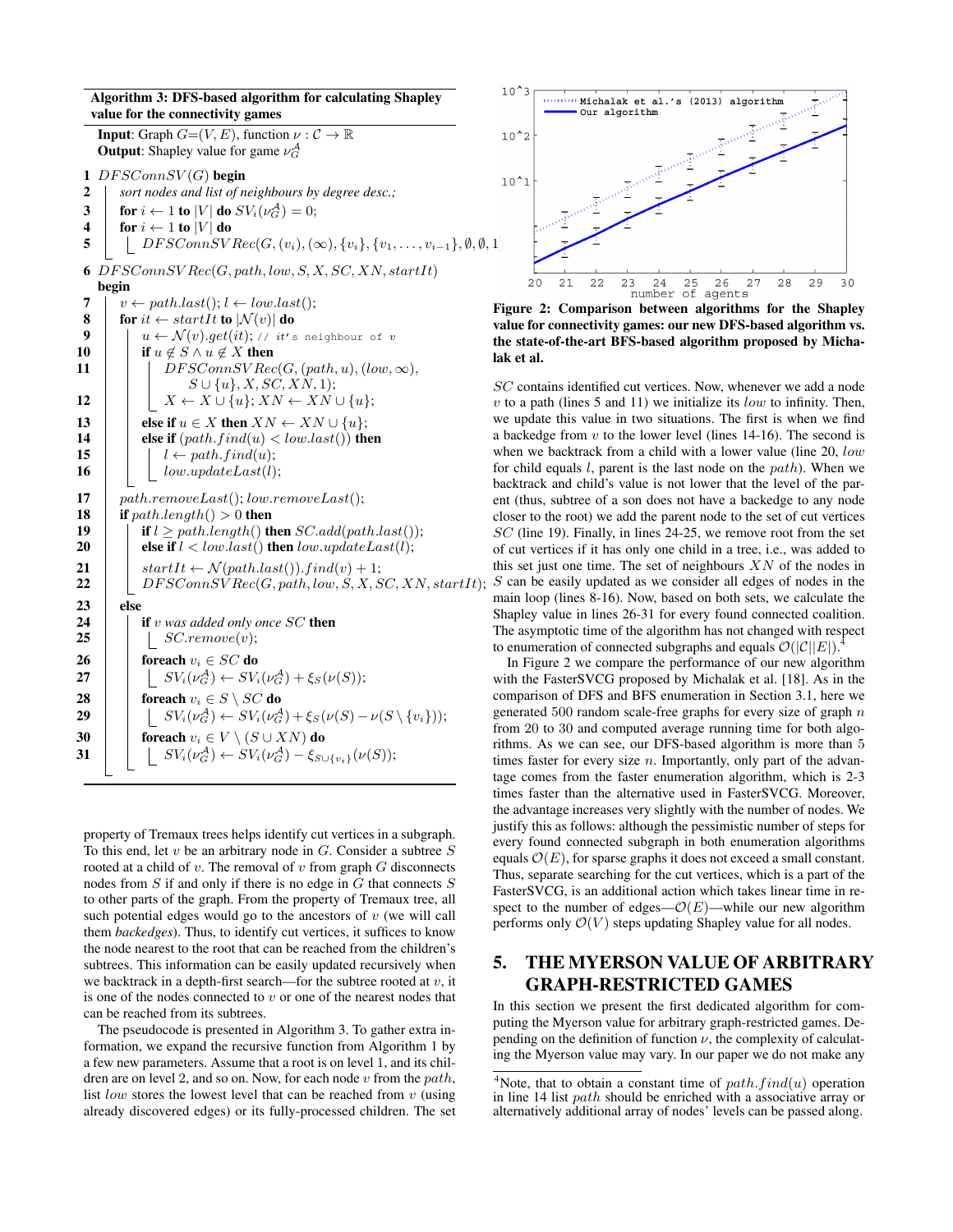assumption for the form of function  $\nu$ : in our algorithm we treat  $\nu$ as an oracle which gives the values, and for the complexity analysis we assume it does that in a constant time.

As in the previous section, we can argue that only traversing connected coalitions is necessary. Moreover, based on the oracleassumption, we have to go through all of them (the size of the input is the number of values of  $\nu$ ). Thus, what is crucial is to minimize the number of steps performed for every connected coalition. In this section we prove that in the context of the Myerson value, identifying of cut vertices is not needed, and the number of steps is linear in the size of graph nodes.

To this end, we will use the permutation interpretation of the Shapley value (see formula (2)) and analyze the marginal contribution of a node, but this time more thoroughly. Let  $\pi$  be a permutation and assume players that precede  $v_i$  form the components  $K_1, K_2, \ldots, K_m$ , the first j of which are connected to  $v_i$ . Now, as in Myerson's characteristic function value of a coalition equals sum of values of it's components, we can simplify marginal contribution to  $\nu(K_1 \cup \ldots \cup K_j \cup \{v_i\}) - \nu(K_1) - \ldots - \nu(K_j)$ : all components not connected with  $v_i$  contributes their values to the value of a coalition with and without  $v_i$ . Now, instead of considering marginal contribution as a whole, as in the previous section, we will decompose it into two parts: a positive and a negative one. Thus, we will calculate separately how many times (i.e., for which of the permutations) the value of a coalition  $\nu(K_1 \cup \ldots \cup K_j \cup \{v_i\})$ with  $v_i$  is added, and how many times a value of a given coalition  $K_l$  without  $v_i$  is subtracted from his payoff.

Consider a connected coalition  $S$  and the Myerson value of  $v_i$ :

- if  $v_i$  is in S then the value of S is taken into account with a positive sign whenever two conditions are met: (1) all nodes from S appear in the permutation before  $v_i$ , and (2) all neighbours of  $S$  appear in the permutation after  $v_i$ . This happens with a probability of  $\frac{(|S|-1)! \cdot |N(S)|!}{(|S|+|N(S)|)!}$ , where  $\mathcal{N}(S)$  is the set of neighbours of S.
- if  $v_i$  is not in S, then the value of S is taken into account with a negative sign, but only if all nodes from S appear in the permutation before  $v$ , and all neighbours of  $S$  appear after  $v_i$ , and  $v_i$  is a neighbour of S (otherwise,  $v_i$  contributes to some other coalition). This happens with a probability of  $\frac{|S|! \cdot (|{\cal N}(S)|-1)!}{(|S|+|{\cal N}(S)|)!}$ .

It is worth noting that in the second case we allow neighbours of v that are not connected to S to appear before  $v_i$ . Although they change the coalition resulting from the appearance of  $v_i$  and also the subtracted part of the marginal contribution, the value of  $S$  is *still* a component of this part.

Based on the above observations, we construct our algorithm for computing the Myerson value based on our fast DFS-based algorithm for enumerating connected subgraphs (Algorithm 4). As in our previous algorithm for computing the Shapley value, here the set XN gathers neighbours of the set S, and lines 19-22 update the Myerson value according to the aforementioned marginal contribution analysis.

## 6. APPLICATION

There is currently much interest in the possibility of applying social network analysis techniques to investigate terrorist organizations [22]. A particular attention is paid to the problem of identifying key terrorists. This not only helps to understand the hierarchy within these organizations but also allows for a more efficient deployment of scarce investigation resources [14]. One possible approach to this problem is to try and infer the importance of different

#### Algorithm 4: DFS-based algorithm for calculating Myerson value for graph-restricted games

|                         | $\mu$ tor gruph restricted guines                                                  |
|-------------------------|------------------------------------------------------------------------------------|
|                         | <b>Input:</b> Graph $G=(V, E)$ , function $\nu : \mathcal{C} \to \mathbb{R}$       |
|                         | <b>Output:</b> Myerson value for game $\nu_G$                                      |
| 1                       | $DFSMyersonV$ begin                                                                |
| $\boldsymbol{2}$        | sort nodes and list of neighbours by degree desc.;                                 |
| 3                       | for $i \leftarrow 1$ to  V  do $MV_i(\nu_f) = 0$ ;                                 |
| $\overline{\mathbf{4}}$ | for $i \leftarrow 1$ to  V  do                                                     |
| 5                       | $DFSMyerson VRec(G, (v_i), {v_i}, {v_1, \ldots, v_{i-1}}, \emptyset, 1);$          |
|                         |                                                                                    |
| 6                       | $DFSMyerson VRec(G, path, S, X, XN, startIt)$ begin                                |
| 7                       | $v \leftarrow path-last$ );                                                        |
| 8                       | for it $\leftarrow$ startIt to $ \mathcal{N}(v) $ do                               |
| 9                       | $u \leftarrow \mathcal{N}(v).get(it); \text{ // } it's neighbor of v$              |
| 10                      | if $u \notin S \land u \notin X$ then                                              |
| 11                      | $DFSMyerson VRec(G, (path, u), S \cup$                                             |
|                         | ${u}, X, XN, 1);$                                                                  |
| 12                      | $X \leftarrow X \cup \{u\}; XN \leftarrow XN \cup \{u\};$                          |
| 13                      | else if $u \in X$ then $XN \leftarrow XN \cup \{u\};$                              |
| 14                      | path. removeLast();                                                                |
| 15                      | if $path.length() > 0$ then                                                        |
| 16                      | $startIt \leftarrow \mathcal{N}(path-last()) \cdot find(v) + 1);$                  |
| 17                      | $DFSMyerson VRec(G, path, S, X, XN, startIt);$                                     |
| 18                      | else                                                                               |
| 19                      | foreach $v_i \in S$ do                                                             |
| 20                      | $MV_i(\nu_G) \leftarrow MV_i(\nu_G) + \frac{( S -1)!( XN )!}{( S + XN )!} \nu(S);$ |
| 21                      | foreach $v_i \in XN$ do                                                            |
| 22                      | $MV_i(\nu_G) \leftarrow MV_i(\nu_G) - \frac{( S )!( XN -1)!}{( S + XN )!} \nu(S);$ |
|                         |                                                                                    |
|                         |                                                                                    |

individuals from the topology of the terrorist network. In graph theory, such an inference can be obtained in various ways, depending on the adopted *centrality measures*, i.e., the adopted way to measure the centrality, i.e., importance, of different nodes in a network, based on its topology.<sup>5</sup> A number of researchers have proposed to incorporate game-theoretic techniques into existing centrality measures [12, 9]. The basic idea behind such *game-theoretic centrality measures* is to define a coalitional game over the network and then to construct a ranking of nodes based on a chosen solution concept. Although such an approach is often computationally challenging, it has the following two advantages. Firstly, the combinatorial analysis of the cooperative game, which is embedded in the solution concept, becomes a combinatorial analysis of the network. Secondly, this approach is very flexible, as it can be changed along three dimensions: (i) the coalitional game can be of an arbitrary form (e.g., partition function form); (ii) the value function can also be arbitrary; and (iii) there are many available solution concepts, each based on different prescriptive and normative considerations.<sup>6</sup> Lindelauf et al.'s measure: Lindelauf et al. tried to develop a centrality measure that assesses the role played by individual terrorists in a way that accounts for the following two factors: the terrorists' role in connecting the network and additional intelligence available about the terrorists. To this end, Lindelauf et al. proposed to use the Shapley value for  $v_G^f$  as defined in formula (5). This function

<sup>&</sup>lt;sup>5</sup>We refer the reader to [5, 7] for an overview of most commonly used centrality metrics.

 $6$ We refer the reader to the recent book by Maschler et al. [16] for an excellent overview of solutions concepts in cooperative game theory.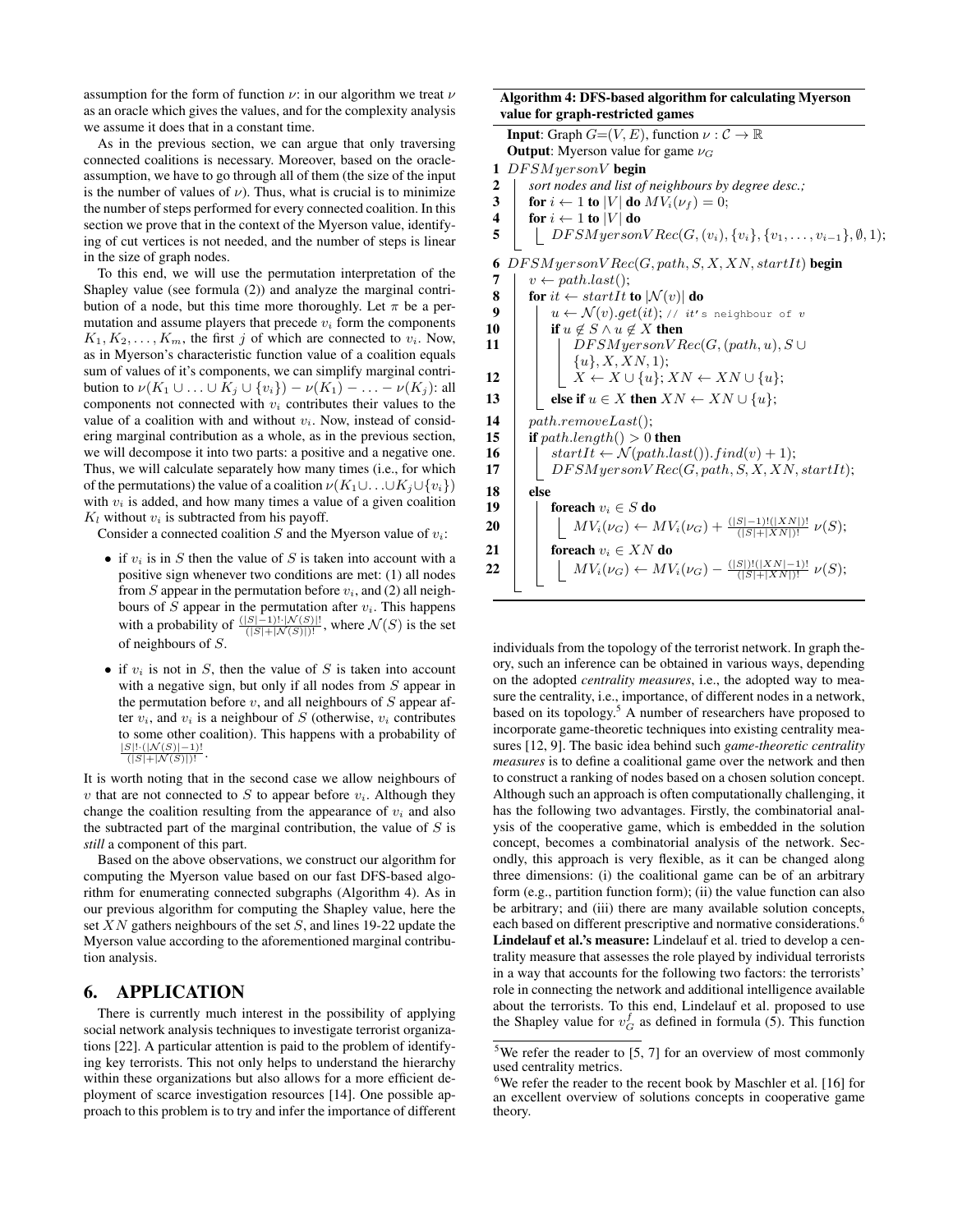seems to be suitable to achieve Lindelauf et al.'s goal. As discussed at the beginning of Section 4, it assigns high marginal contributions to cut vertices. Such vertices, by definition, play an important role in connecting various parts of the network. As such, any agent who is a cut vertex will be called a pivotal agent.

Furthermore, one can manipulate  $f(S, G)$  in formula (5) to incorporate available information and analytical needs. In particular, to incorporate additional intelligence on individual terrorist, the authors assigned weights to both edges and nodes in G. Let us denote such weights by  $\omega_{ij}$  and  $\omega_i$ , respectively. Based on this, Lindelauf et al. proposed to use the following alternative functions:

(a) 
$$
f(S) = |E(S)| / \sum_{(v_i, v_j) \in E(S)} \omega_{ij}
$$
,  
(b)  $f(S) = \sum_{v_i \in S} \omega_i$ .

In words, in (a)  $f(S)$  equals the number of edges in the connected coalition divided by the sum of their weights and, in (b) by the sum of its nodes' weights. As an example, the rationale behind function (b) is that terrorists (nodes) with high weights "*play an important part in the operation. When such individuals team up, they have a significant effect on the potential success of the operation.*" [15, p. 237].

Summarising, the key idea of Lindelauf et al. was to develop a measure that evaluates the nodes based on two factors: their role in connecting the network; and additional intelligence. At first glance,  $v_G^f$  seems to be a good candidate for this purpose. However, in what follows we will show the disadvantages of this approach and propose an alternative.

The disadvantages of Lindelauf et al.'s measure: We argue that, for sparse networks—and terrorist networks tend to be sparse [14] the "connectivity" factor is over-represented in the measure based on  $SV_i(v_G^f)$ . As a result, we claim that the "additional intelligence" factor hardly ever affects the ranking. To see how this is the case, it is sufficient to examine the characteristic function  $\nu_G^f$  which (for reasonable  $f$ ) results in relatively very high marginal contributions assigned to pivotal agents, while other agents are assigned incremental values or relatively very big negative values.

To support our claim, let us perform a sensitivity analysis of Lindelauf et al.'s centrality by (i) evaluating different forms of the function  $f(S, G)$  and (ii) considering different weights of nodes. Regarding (i), we consider the following general form of  $f(S, G)$ :

$$
f(S, G) = |S|^{\alpha} \cdot |E(S)|^{\beta} \cdot \left(\sum_{v_i \in S} \omega_i/|S|\right)^{\gamma} \cdot \left(\sum_{(v_i, v_j) \in E(S)} \omega_{ij}/|E(S)|\right)^{\delta},\tag{7}
$$

where  $\alpha, \beta, \gamma, \delta \in \mathbb{R}$  are parameters for exponents. We set  $\alpha$  and  $\beta$  to be integer values between  $-2$  and 2 and we impose the additional condition that  $\alpha + \beta \geq 0$  in order to preserve monotonicity. We performed our tests on the terrorist network responsible for the World Trade Center attacks (36 nodes, 64 edges) [14]. This is a bigger version of the network originally considered by Lindelauf et al., which only contained 19 nodes.

Table 1 presents the results of this sensitivity check. For each configuration of parameters we calculated the ranking of nodes and compared it with the ranking for the 0-1-connectivity game. Here, we concentrate on the top  $\sqrt{|V|} = 6$  terrorists, as the main goal of this application is to identify key players. The top part of Table 1 presents the average size of the intersection of the top 6 terrorists in both rankings. In the lower part of Table 1, for the top 6 terrorists from the 0-1-connectivity game, we calculated the average distance between their positions in both rankings, i.e. the ranking from the 0-1-connectivity game and the ranking from  $f(S, G)$  (each cell presents the maximum and minimum value of this average).

| $\alpha \backslash \beta$ |                           | 2              |             | $\overline{0}$ | $-1$     |             | $-2$        |
|---------------------------|---------------------------|----------------|-------------|----------------|----------|-------------|-------------|
|                           | $\gamma\backslash \delta$ | $1 0 -1$       | $1 0 -1$    | $1 0 -1$       | $1 0 -1$ |             | $1 0 -1$    |
| 2                         | $1 0 -1$                  | 6.0            | 6.0         | 5.9            |          |             | 4.9         |
| 1                         | $1 0 -1$                  | 6.0            | 6.0         | 6.0            | 5.1      |             |             |
| 0                         | $1 0 -1$                  | 6.0            | 6.0         | 5.7            |          |             |             |
| $-1$                      | $1 0 -1$                  | 6.0            | 6.0         |                |          |             |             |
| $-2$                      | $1 0 -1$                  | 6.0            |             |                |          |             |             |
|                           |                           |                |             |                |          |             |             |
| $\alpha \backslash \beta$ |                           | $\overline{c}$ |             | $\theta$       |          | $-1$        | $-2$        |
|                           | $\gamma\backslash\delta$  | $1 0 -1$       | $1 0 -1$    | $1 0 -1$       |          | $1 0 -1$    | $1 0 -1$    |
| 2                         | $1 0 -1$                  | $1.3 - 1.3$    | $1.3 - 1.3$ | $1.3 - 1.3$    |          | $0.7 - 1.3$ | $1.3 - 2.5$ |
| 1                         | $1 0 -1$                  | $1.3 - 1.3$    | $1.3 - 1.3$ | $1.0 - 1.3$    |          | $0.8 - 2.0$ |             |
| 0                         | $1 0 -1$                  | $1.3 - 1.3$    | $1.0 - 1.3$ | $0.0 - 1.0$    |          |             |             |
| $-1$                      | $1 0 -1$                  | $1.3 - 1.3$    | $0.3 - 1.3$ |                |          |             |             |

Table 1: Comparison between top nodes based on games with the parametrized characteristic function from formula (7) and the 0-1-connectivity game.

| $\alpha \backslash \beta$          |                                |                | $\overline{c}$         |             | 0           | $-1$                | $-2$      |  |
|------------------------------------|--------------------------------|----------------|------------------------|-------------|-------------|---------------------|-----------|--|
|                                    | $\gamma\backslash \delta$      |                | $1 0 -1$               | 1   0   - 1 | $1 0 -1$    | 1   0   - 1         | $1 0 -1$  |  |
| 2                                  | $1 0 -1$                       | 4.8            |                        | 4.7         | 4.3         | 1.1                 | 0.0       |  |
| 1                                  | $1 0 -1$                       |                | 5.0                    | 4.9         | 1.1         | 0.0                 |           |  |
| $\overline{0}$                     | $1 0 -1$                       |                | 4.4                    | 4.2         | 0.0         |                     |           |  |
| $-1$                               | $1 0 -1$                       |                | 3.3                    | 0.8         |             |                     |           |  |
| $-2$                               | $1 0 -1$                       |                | 1.1                    |             |             |                     |           |  |
| $\alpha\backslash\overline{\beta}$ |                                | $\mathfrak{D}$ |                        |             | $\Omega$    | $-1$                | $-2$      |  |
|                                    | $\gamma\backslash\bar{\delta}$ |                | $1 0 -1$               | $1 0 -1$    | $1 0 -1$    | $1 0 \overline{-1}$ | $1 0 -1$  |  |
| 2                                  | $1 0 -1$                       |                | $\overline{1.2} - 2.3$ | $1.0 - 2.2$ | $0.8 - 4.2$ | $6.7 - 24.5$        | 23.8-28.2 |  |
| 1                                  | $1 0 -1$                       |                | $1.2 - 2.8$            | $1.0 - 2.8$ | 8.8-28.0    | $21.3 - 28.3$       |           |  |
| $\Omega$                           | $1 0 -1$                       |                | $1.7 - 3.7$            | $2.5 - 8.2$ | 23.7-30.0   |                     |           |  |
|                                    |                                |                |                        |             |             |                     |           |  |
| $-1$                               | $1 0 -1$                       |                | $2.0 - 7.0$            | 13.0-26.2   |             |                     |           |  |

Table 2: Comparison between top nodes based on games with the parametrized characteristic function from formula (7) and the game with value of −1 for every connected component.

We observe that the top 6 members have changed in 15% of the tests. Furthermore, in only 2% of the tests, more than one new node has been identified as a key member. Also, within this group, changes of positions are minor; the average change of position rarely exceeded 1.3. The dedicated characteristic function proposed by Lindelauf *et al.* for the WTC network obtained with parameters  $\alpha = \gamma = 1$  and  $\beta = \delta = 0$  yields the same group of 6 terrorists ranked with only minor rotations.

The above simulations show that, for sparse networks, the choice of  $f(S, G)$  essentially does not matter. The main reason behind this phenomenon appears to be the fact that  $\nu_G^f$  assigns relatively very high contributions to pivotal agents, and only incremental marginal contributions to non-pivotal agents. This is magnified by the fact that we deal here with a sparse network. Specifically in this network, out of all 6 billions induced subgraphs, only 0.6% are connected. Furthermore, the average number of pivotal agents in a connected subgraph was high (8 to be precise). Thus, nodes that are crucial from the connectivity point of view will have a high ranking because  $v_G^f$  favours pivotal agents.

As already mentioned, we also analysed the sensitivity of the characteristic function  $\nu_G^f$  with respect to the weights  $\omega_i$  (these weights were permuted at random in our experiments). We focused  $\sum_{v_i \in S} \omega_i$ . Here, only 3% out of 600 permutations resulted in a on the second function proposed by Lindelauf et al., i.e.,  $f(S)$  =